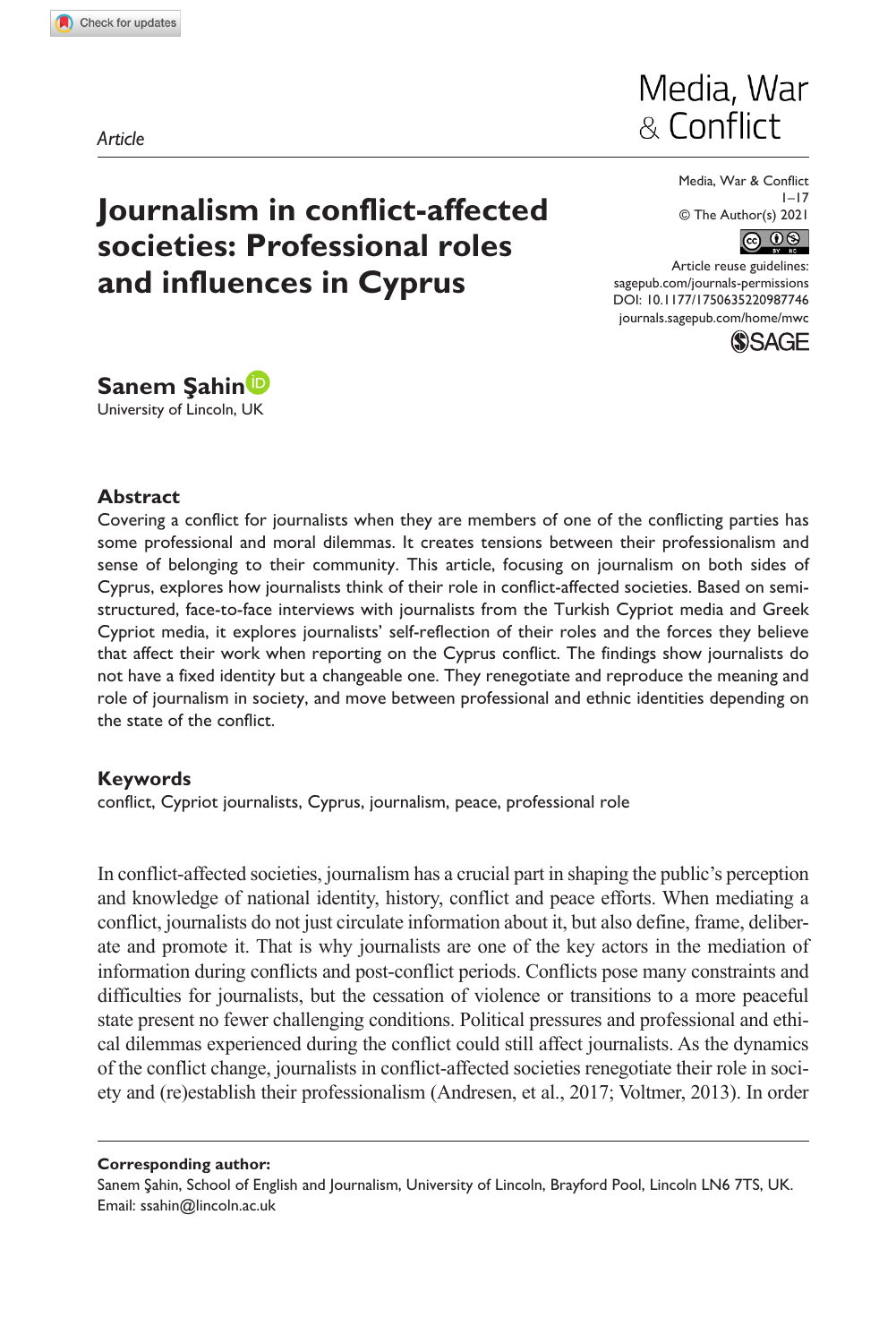to better understand the significance of journalism in mediating information on peace and conflict, we need to examine how journalists regard their role and relationship with their society, and the forces that affect them. This article, using journalism in Cyprus as a case study, explores how journalists think of their role in conflict-affected societies.

Cyprus is home to one of the world's most intractable conflicts. Also known as the Cyprus problem, it is an ethno-nationalist conflict between Turkish Cypriot (TC) and Greek Cypriot (GC) communities. During the British colonial time, two differing nationalisms led TC and GC communities to seek integration with their so-called motherlands, Turkey and Greece. Intercommunal tensions resulted in armed conflict in the late 1950s. The establishment of the Republic of Cyprus in 1960 did very little to stop these tensions. The intervention of the Turkish military in 1974 in response to a coup attempt by Greeks divided the island in two. Today, separated by a buffer zone, Greek Cypriots live in the southern part under the legally recognized Republic of Cyprus (RoC) and Turkish Cypriots live in the northern part under a self-declared but internationally unrecognized administration called the Turkish Republic of Northern Cyprus (TRNC).

The conflict in Cyprus has never formally ended. The search for a peaceful settlement began in the 1960s and is still ongoing. The peace process is aiming to reunite the island as a bi-communal and bi-zonal federation. However, the lack of active conflict involving violence makes Cyprus, unlike many other conflict zones, feel relatively peaceful. Over the years, both sides have adopted the principles and institutions of democracy and are considered to be free and democratic (Freedom House, 2019). Numerous peace and confidence-building efforts have increased contact and communication between the communities. However, the lack of progress on finding a comprehensive settlement to the problem is enhancing a sense of insecurity and encouraging polarized national narratives, which in turn contribute to the prolongation of the conflict.

Until 2003, when the crossings between the northern and southern parts were relaxed, the news media were one of the main ways of getting information about the community across the divide. Today, they are criticized widely for increasing polarization and enhancing intolerance and mistrust towards each other (Anasatasiou, 2002; Bailie and Azgin, 2008; Christophorou et al., 2010; Milioni et al., 2015). This is because, since the start of the conflict, the news media on both sides have acted as instruments of nationalist propaganda by disseminating and amplifying nationalist ideologies (Avraamidou, 2015; Christorphorou et al., 2010; Sahin, 2008). As the efforts to settle the conflict have intensified, it is important to find out what journalists in Cyprus think of their roles in relation to the conflict. Based on these ideas, the article will address the following research questions:

RQ1: How do journalists in Cyprus define their professional role in society?

RQ2: What are the journalists' perceptions of the various forces that shape their work?

### **Professional roles**

Journalists describe their roles in different ways. Studying their role conceptions gives a better understanding of how they negotiate their professional tasks and how they define their social and moral responsibilities in society (Mellado, 2015; Vos, 2017). There is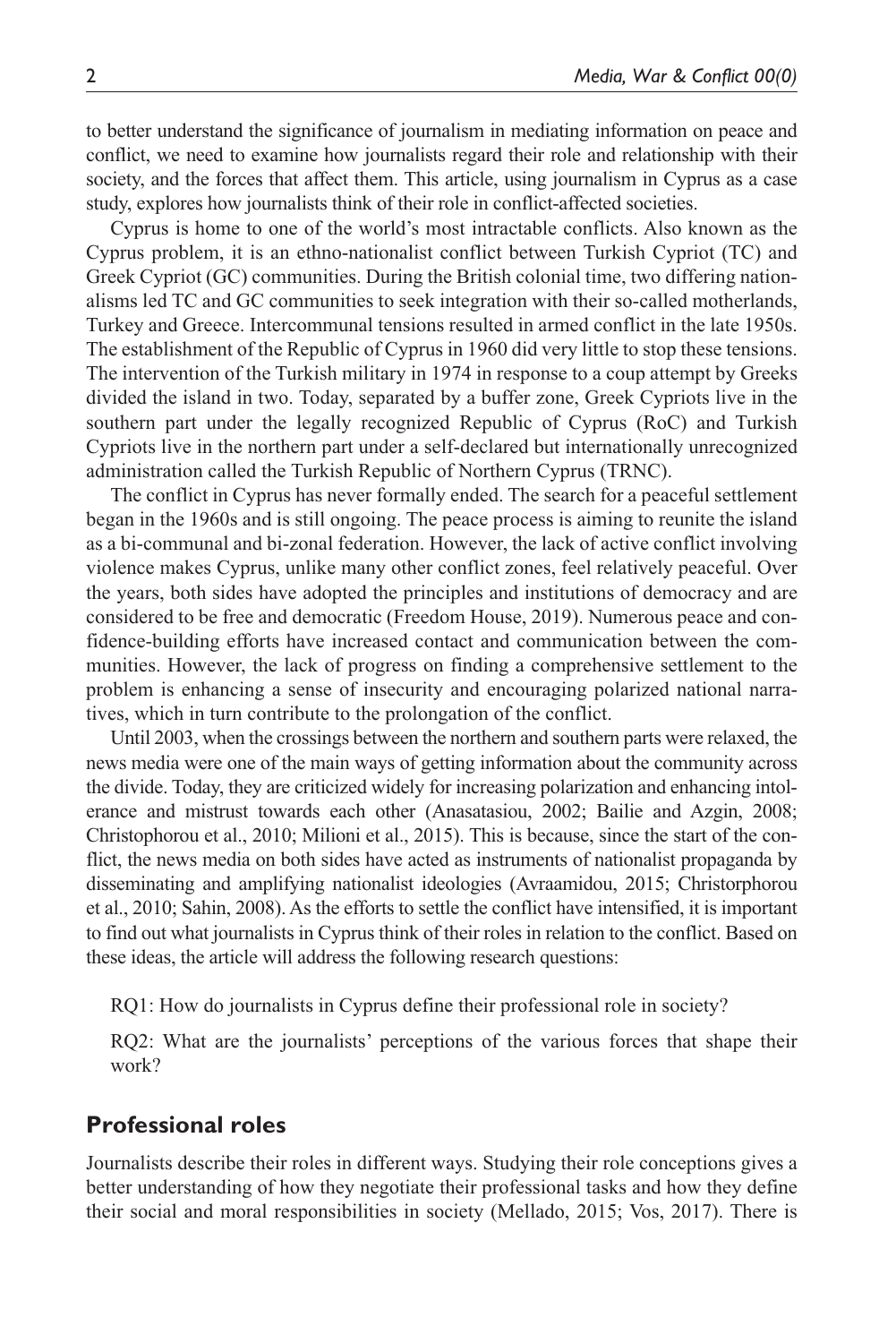extensive research on journalism, which categorizes journalistic roles in different ways (Christians et al., 2009; Donsbach and Patterson, 2004; Hanitzsch, 2007a; Hanitzsch and Vos, 2018; Weaver and Wilhoit, 1996). Journalistic role conceptions follow global journalistic norms and rules, but journalism is practised within the influence of local political, economic and cultural forces. Many international comparative projects on journalism demonstrate that journalistic roles are not homogeneous but vary across countries (for example, see Hanitzsch et al., 2011, 2019). They show that journalists' normative and cognitive ideas are intertwined with forces of political, economic and media structures in which journalism is embedded. Therefore, regarding journalism as a discursive construction can provide a conceptual framework to account for different views on journalism (Hanitzsch and Vos, 2017, 2018). Hanitzsch and Vos (2017: 121) explain that, when journalistic roles are constituted, a 'struggle over discursive authority in conversations about the meaning and role of journalism in society takes place'. In this negotiation over journalists' identity and role, sometimes dominant understandings of journalism are challenged by different forms of journalism that emerge, such as peace or citizen journalism resulting in identity renegotiation (Hanitzsch and Vos, 2017, 2018).

When examining professional roles, different concepts need to be considered. Some studies identify these concepts as role conceptions, role perceptions, role enactment and role performance (Mellado et al., 2017), while others categorize them as normative, cognitive, practised and narrated (Hanitzsch and Vos, 2017). This is to distinguish between 'what journalists ought to do, what they want to do, what they do in practice and what they think or say they do' (Hanitzsch and Vos, 2017: 214). What journalists believe they should do, what they think they do and what they actually do can be different things. The way journalists see their professional roles and the way they perform them do not always match (Hellmueller and Mellado, 2015; Mellado, 2015; Mellado and Van Dalen, 2014). That is because journalists do not work in isolation but are influenced by various forces such as political, economic or cultural factors during the news production process. While some of these forces are actual or objective, some are perceived, which means journalists think they influence their work (Reich and Hanitzsch, 2013). This article focuses on what journalists believe they should do and what they think they do rather than what they actually do. It also examines their perception of forces that influence their work.

## **Journalism in conflicts**

Conflicts pose various constraints and difficulties for journalism. They are hostile environments for journalists who are faced with risks and dangers including death, injury, harassment and imprisonment. They also present situations that contest the normative understanding of journalism that is based on the impartiality of journalists. When the media become a part of propaganda instruments for conflicting parties, journalists are expected to support their own sides, which undermines their autonomy. Journalists could also experience tension between detachment and emotional involvement, and feel the pressures of professional and moral dilemmas (Boudana, 2015; McLaughlin, 2016).

Covering a conflict for journalists when they are members of one of the conflicting parties has added professional and moral dilemmas. In times of conflict, voluntarily or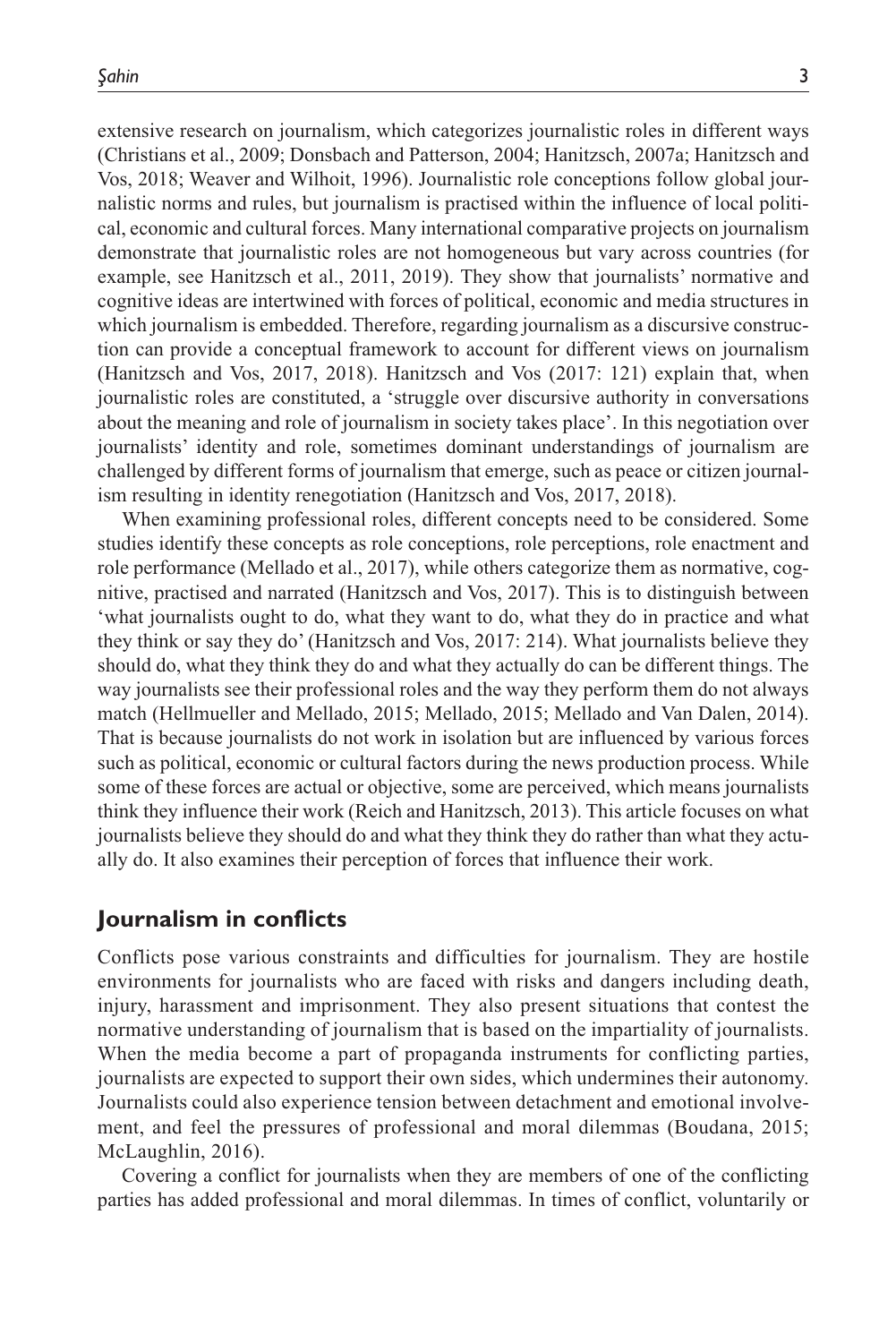involuntarily, they become part of the conflict and find themselves having to deal with the values that are at odds with each other (Waisbord, 2002; Zandberg and Neiger, 2005). On the one hand, their professional role requires them to maintain autonomy and stay neutral despite various pressures from the state, military and public. On the other hand, they are members of their communities and their attachment makes it difficult to be impartial towards the conflict, such as foreign correspondents when they report on other people's conflicts (Nygren et al., 2018; Zandberg and Neiger, 2005). In other words, journalists are in a 'crossfire' as they try to balance professional autonomy with pressures from political leadership and military as well as audience expectations of patriotism (Nygren et al., 2018: 1059).

In times of national conflicts, patriotic sentiments can overcome professional ones and journalists take sides with their national/ethnic community. The key to understanding journalists' shifting allegiance from professional to national/ethnic community is to recognize that journalists' identities are not fixed but fluid. Depending on the situation, journalists negotiate and choose which role to adopt, thus moving between identities (Hallin, 2017; Zandberg and Neiger, 2005). That is why 'while muted during "normal circumstances" under the observance of professional rules, sheer patriotism emerges in situations in which the "national community" is considered to be at risk' (Waisbord, 2002: 206). In cases in which patriotism becomes a dominant public sentiment, individual journalists find it hard to stay outside the patriotic manifestations (Elliot, 2004; Neiger and Rimmer-Tsory, 2012; Waisbord, 2002; Zelizer and Allan, 2002). In some cases, as in the Arab media, patriotism can be considered 'a virtue and not a breach of journalism ethics' (Al-Najjar, 2011: 754).

In conflict-affected societies, journalists experience external or internal and covert and overt pressures that force them to apply self-censorship. These pressures restrain them from either reporting on certain events or covering them in a way that would not cause any harm to themselves and others (Jungblut and Hoxha, 2017). Such pressures limit journalists' autonomy, making it difficult for them to put their professional role perceptions into practice. Even in post-conflict situations or, as in Cyprus, when the violence ends, censorship or self-censorship does not immediately disappear. Depending on how democratic the transition from conflict to peace is, journalists could still be under pressure from authorities, media owners or other actors and self-censor themselves (Jungblut and Hoxha, 2017; Nygren et al., 2018).

## **Journalism and conflict in Cyprus**

The conflict has deeply influenced journalism in Cyprus. During the intercommunal tensions, the news media took on the mission of defending their communities' nationalist projects (Antoniades, 2018; Christophorou, 2010; Stubbs and Taseli, 2014; Ünlü, nd). Journalism was nationalist and journalists reported their side's political and military campaigns with little criticism. The news media and journalists did not just disseminate political and military messages but also took part in the creation of them (Christophorou, 2010; Ünlü, nd). Given that press freedom was restricted as there were pressures from authorities to comply with rules, journalists, even if they disagreed with them, had no choice but to follow them.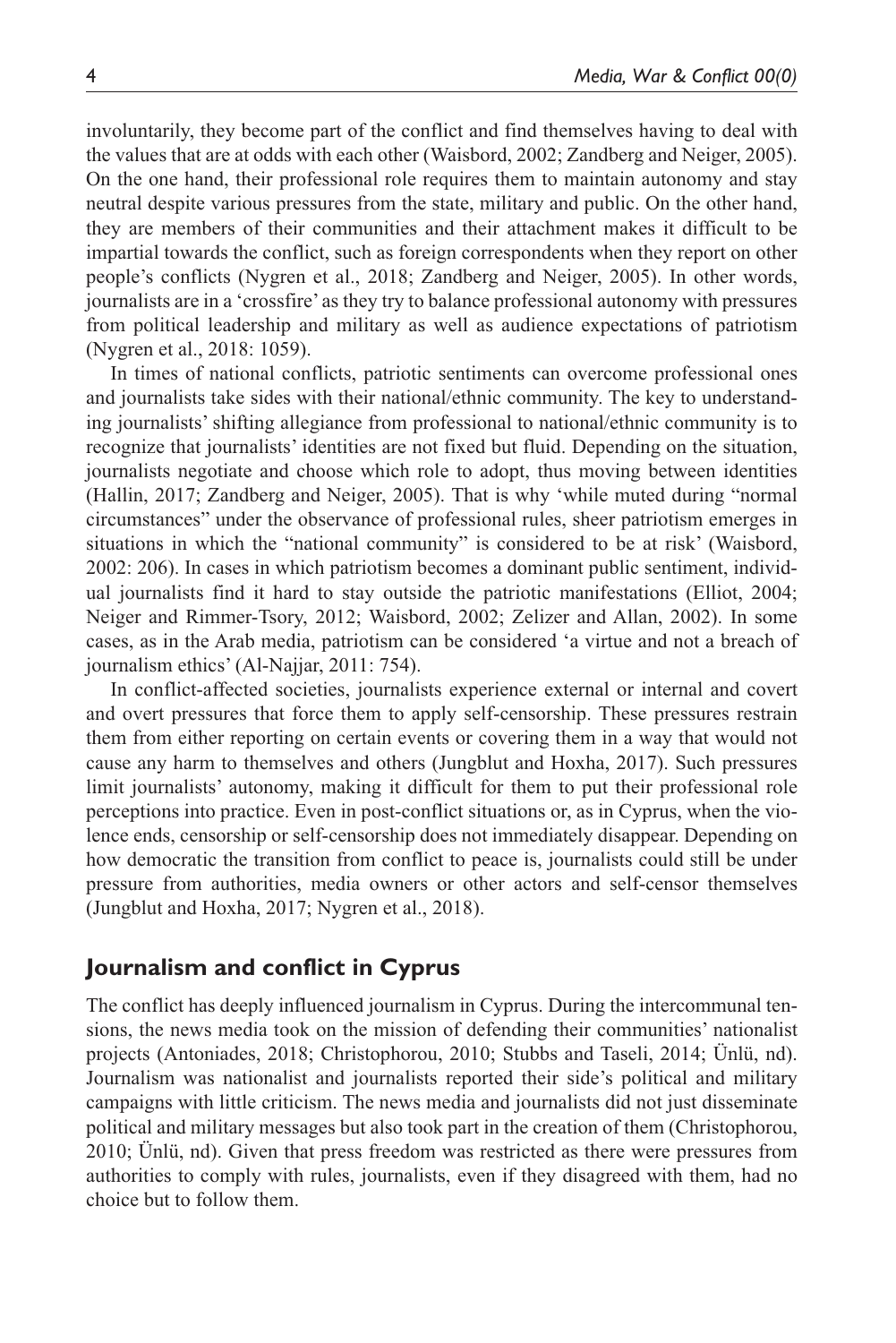In post-1974, journalism did not immediately change with the end of the armed conflict but slowly transformed itself to adapt to the new conditions (Azgın, 1998; Christophorou, 2010). Development of new institutions such as political parties and their newspapers encouraged party journalism, a form of advocacy journalism, which mainly reflected the views and policies of political parties with which the news media outlets were affiliated.

The privatization of broadcast media in the 1990s on both sides of the island changed the media landscape and had a considerable impact on journalism. Until then, public broadcasting in the north was under the monopoly of Bayrak Radio and Television Corporation (BRTK) and, in the south, under Cyprus Broadcasting Corporation (CyBC). They reproduced the statements of their political leaderships in line with official national policies. Privatization has changed the uniform content of public broadcasting in Cyprus, making it more diverse. The proliferation of media outlets has allowed more journalists to enter the sector and broadened the range of topics covered in the news, as well as expanding the expression of diverse political views (Çatal, 2006; Maniou, 2017; Nicoli, 2014)

New media technologies have transformed and diversified the way journalists gather, construct and disseminate information. Research shows that journalists on both sides are increasingly using social media to follow and engage with sources and their audience (Arıklı et al., 2019; Milioni et al, 2018; Özejder, 2018). The networked digital media, such as social media, have also provided both Cypriot journalists and communities with diverse platforms to communicate with each other across the divide without any political and economic restrictions.

## **Methodology**

This article explores journalists' self-reflection of their roles and their perception of the forces that affect their work when reporting on the Cyprus problem. The data comes from semi-structured, face-to-face interviews with 35 journalists and editors working for the TC media and 32 from the GC media conducted between October 2018 and December 2019. The interviews lasted around one hour and were digitally recorded. They were conducted in Turkish by the author and in Greek by a GC researcher, who also transcribed and translated them.<sup>1</sup> The participants of the study were professional journalists, registered by the professional associations on each side and who had worked for print, broadcast and online media at the time of the interviews.

The data is analysed using a thematic analysis approach. The thematic analysis identifies and interprets the ideas in the data as themes (Braun and Clarke, 2006). Braun and Clarke explain that the themes could be either 'data-driven' or 'theory-driven' which means the researcher studies the data with specific questions (pp. 88–89). In the interviews, journalists were asked a wide range of questions about their professional role, their relationship with political actors and civil society, and the impact of digital media on their work. However, this article focuses only on how journalists on both sides of the island think of their professional roles, their views on the Cyprus problem and the challenges and constraints of reporting on peace and conflict-related issues in Cyprus. It enquires into the participants' own understanding of their professional responsibilities in their societies. Once the interviews were transcribed, the participants' answers were used to categorize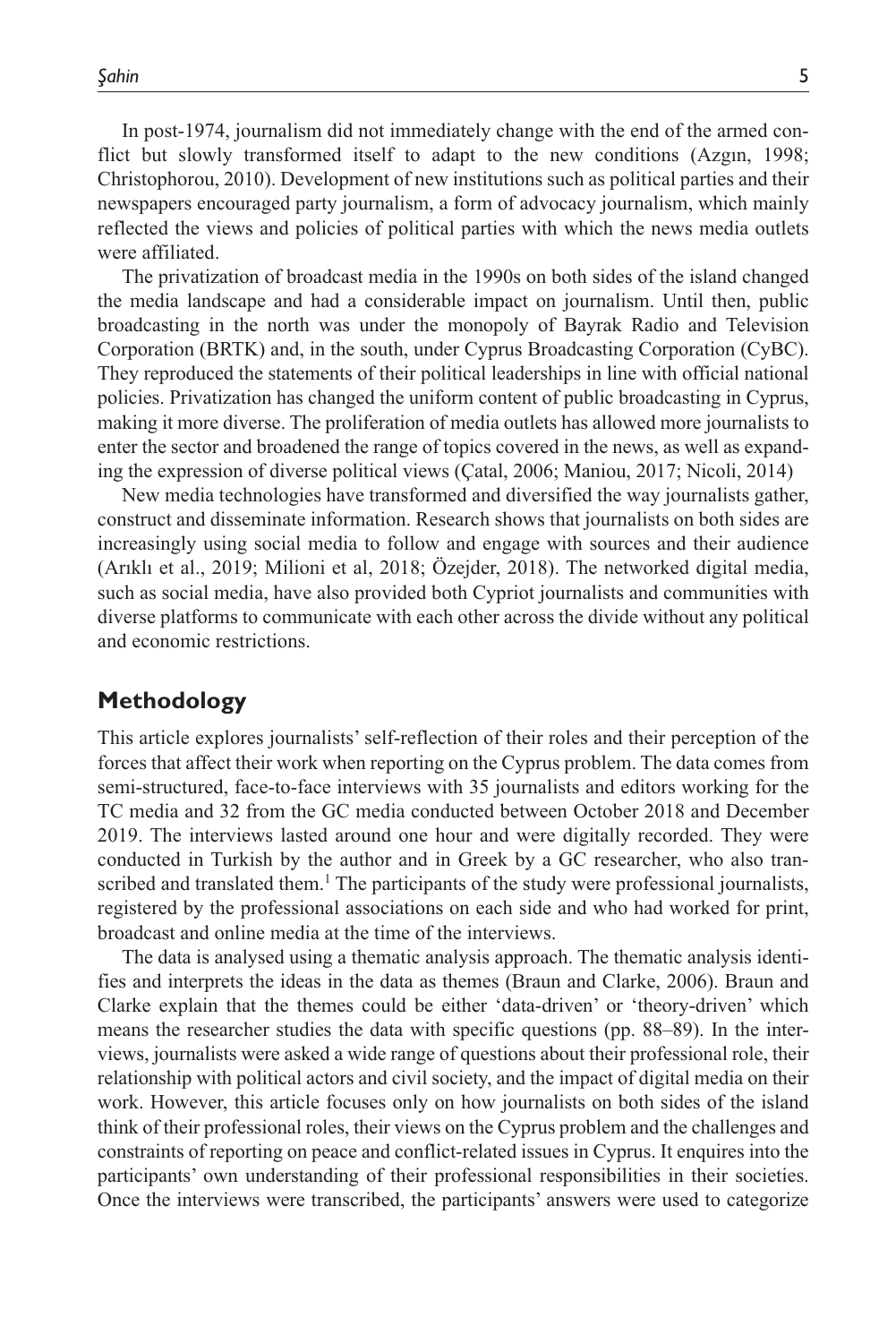the key themes about their roles and analysed to learn more about how journalists construct and renegotiate their professional role in their conflict-affected societies.

# **The roles of journalists**

During the interviews, some journalists defined their roles in relation to other forms of journalism, such as the one practised during the armed conflict or party journalism. While journalism during the conflict pushed journalists to collaborate with their leaderships with very little criticism, party journalism encouraged them to practise watchdog roles on the political elite of rival groups and parties but not so much on their own parties. Journalists interviewed for this project detached themselves from these forms of journalism by stressing the importance of professionalism based on impartiality and accuracy. These accounts provide some evidence for the transformations in journalists' understanding of their roles and indicate that different role constructions are struggling over legitimacy with each other. Journalists on both sides of Cyprus articulated professional roles that varied from monitoring political and business elite, acting as watchdogs, promoting social change, and educating and informing the public about societal problems. However, concerning the Cyprus problem, role definitions were focused mainly on dissemination, watchdog and advocacy roles.

## *Watchdog role*

Journalists in Cyprus expressed commitment to the watchdog role of journalism but also stated that it was a role that was challenging to practise. Watchdog journalism, an essential element of democracies, involves checking on those in power, denouncing their wrongdoings and holding them to account. The performance of watchdog journalism is determined by various factors such as press freedom, economic influences and sociopolitical contexts. In democratic countries, a watchdog role is more detached, while in transitional countries or non-democratic ones, this role could be more interventionist as journalists openly question and scrutinize those in power (Marquez-Ramirez et al., 2019). A cross-national study shows that journalists in Cyprus are more likely to demonstrate the characteristics of interventionist journalism compared to monitorial, collaborative or accommodating roles (Hanitzsch et al., 2019). Milioni (2017: 2) also argues that journalists adopt assertive roles such as monitoring and scrutinizing political leaders. However, because she defines the watchdog role as being 'an adversary of the government and motivating people to participate in political activity', she finds that this role is adopted by a minority group of journalists in Cyprus.

In the interviews for this study, journalists on both sides of Cyprus remarked that it was their responsibility to check on elites, and openly question and criticize their wrongdoings rather than act as disinterested disseminators. High political parallelism and clientelism on both sides also encourage a more interventionist watchdog role but, as a TC journalist remarked, the main question is to check who benefits from this scrutiny:

Who does such scrutiny serve? If it is for personal gains, this is problematic. If it serves the public, then there is no problem. (personal interview, 2019)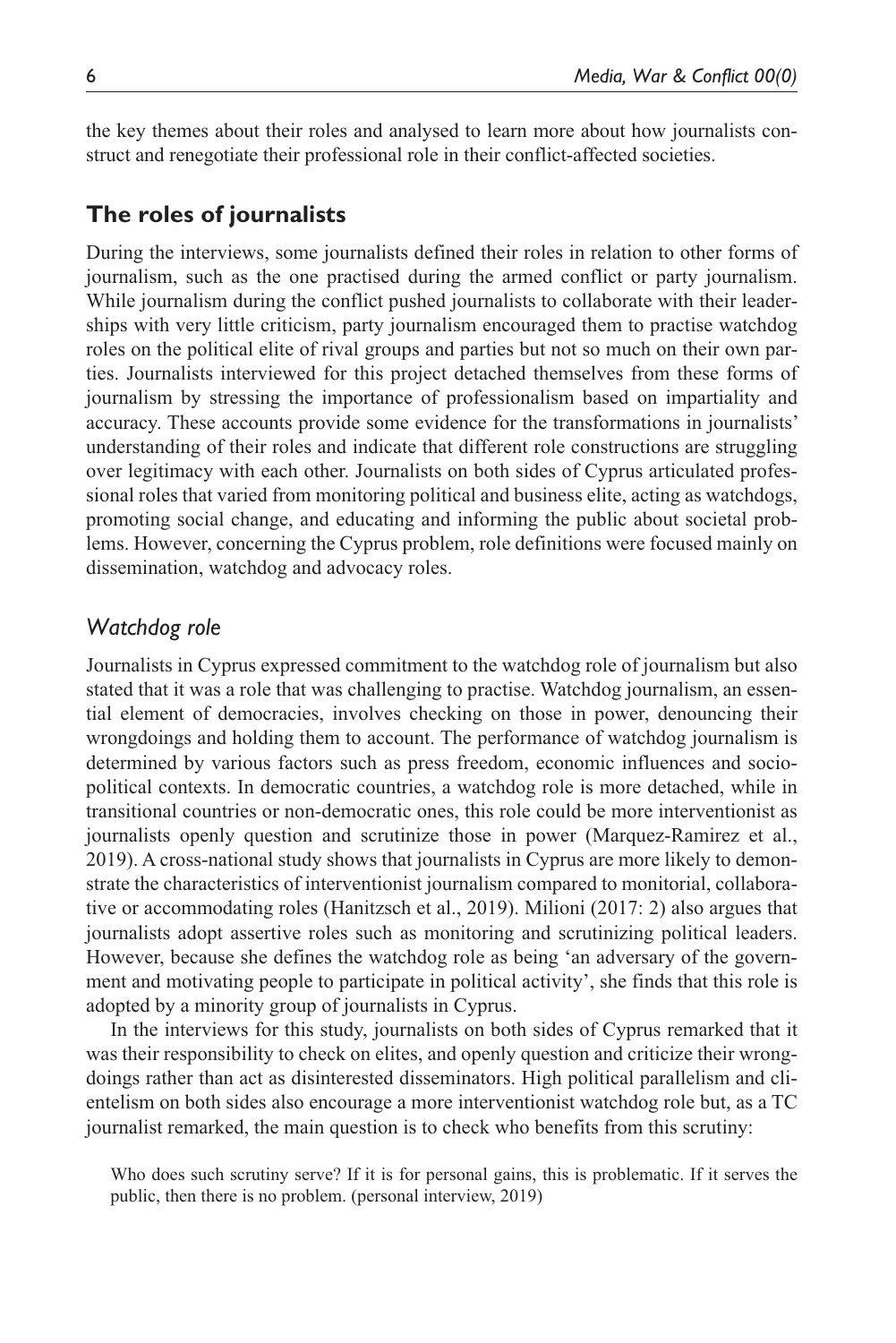Despite acknowledging its importance, journalists across the divide find it challenging to practise and, therefore, the amount and level of scrutiny in the news media are low. As a GC journalist stated:

We sometimes have revelations of scandals or documents related to the Cyprus problem or other social issues, but that's it. In the last decade, I haven't seen a journalist in Cyprus follow up or investigate an issue further. (personal interview, 2019)

This is because high levels of clientelism, political parallelism and state intervention undermine journalists' autonomy and ability to investigate abuses of power. A TC journalist explained that, if a media owner has links with politicians or business people, then they cannot investigate corruption allegations against them (personal interview, 2019). Similar forces affect journalism in the GC community. Research shows that, during the economic crisis in the southern part of Cyprus in 2013, GC media sided with the government rather than scrutinizing and questioning it (Maniou and Photiou, 2017).

Concerning the Cyprus problem, how much they should scrutinize the peace negotiations is an important matter. When news blackouts are applied to the negotiations between the community leaders, journalists know that the reason for these restrictions is to give the negotiating parties time and space to talk free from media and public pressures. They do not want to reveal any information that would create unnecessary tension between the parties. At the same time, they believe it is their responsibility and professional duty to scrutinize the progress of the negotiations and inform the public. As a GC journalist explained, journalists know that their obligation is to the public:

A journalist needs to assess everything based on public interest . . . Public interest demands journalists to be critical to what is happening because they are accountable to the public. (personal interview, 2018)

#### *Disseminator role*

When asked about professional roles, journalists on both sides of the island stressed that accurate reporting is a crucial part of their professional roles (also see Milioni, 2017). Accuracy is emphasized because, in both communities across the divide, information, especially on the Cyprus problem, can be controlled and manipulated by the political elite and shaped according to media owners' interests. Journalists remarked that they frequently experienced spin from the political elite, who try to use them to set agenda and public debates that would support their political positions.

Verification is vital in the communication of accurate information. However, when journalists want to cross-check information with officials across the divide, they experience political barriers and mistrust. Journalists reported that political figures on both sides are reluctant to speak to the journalists of the 'other' community. TC journalists, in particular, stressed that GC political figures often rejected their requests for interviews, which made it difficult for them to verify information or provide a balanced account of events that represented both sides. Those who access the community representatives on the other side of the buffer zone are treated with suspicion. A GC journalist stated that she was criticized by GC leader Nicos Anastasiades for publishing information that she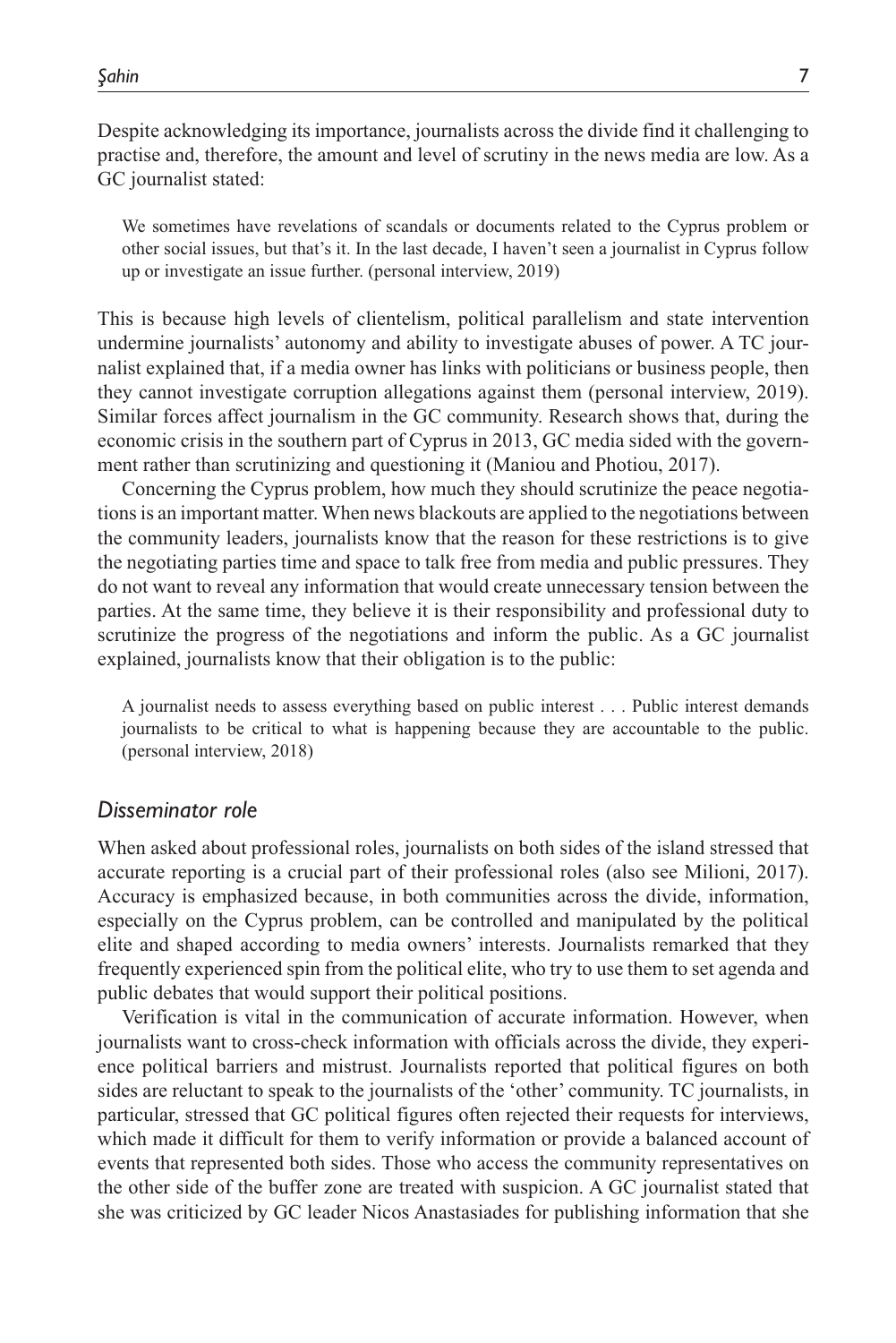had got from a TC source. The source had contradicted the information given by GC officials (personal interview, 2018). Similarly, a TC journalist explained that TC political figures are suspicious of journalists like her, who reach out to the GC side for information. She remarked that she was accused of not trusting 'our' politicians or even working for the 'other' side (personal interview, 2018).

Journalists on both sides of Cyprus are aware that the news media have been one of the key actors in the aggravation of the tensions between the communities. They acknowledge that, for reconciliation, it is essential that the communities learn from and understand each other. Therefore, some journalists have established communication across the line to exchange information and reflect their community's perspectives and narratives. Although the number of these TC and GC journalists that interact with each other is small, it could help improve relations between the communities. Research on journalism in Kosovo–Serbia and Israel–Palestine found that the interaction between journalists across conflict lines acted as a bridge between communities and improved mutual understanding (Gonen and Hoxha, 2019: 2496). In Cyprus, communication between journalists across the divide could also allow them to overcome political and structural problems to exchange information to produce accurate stories. A TC journalist observed that, as the relationship between TC and GC journalists had been enhanced, the information flow between them had also increased:

We exchange information, video and audio . . . There are disagreements on some political and Cyprus related issues, but they are nothing we cannot deal with. (personal interview, 2019)

#### *Advocacy role*

Research shows that journalists in conflict and post-conflict societies adopt broader responsibilities than their counterparts in democratic countries, and advocacy for peace is one of them (Andresen et al., 2017; Prager and Hameleers, 2018). Interviews conducted with journalists in Cyprus confirmed that both TC and GC journalists regard promoting the resolution of the conflict as one of their social and professional responsibilities. When asked how they saw their role in relation to the conflict, all TC and GC participants answered that journalists should support the resolution of the problem. However, not all journalists back the ongoing peace process, which aims to reunite Cyprus based on the idea of a bi-communal and bi-zonal federation. The alternative to the peace process is the legalization of the status quo, i.e. the division of the island, which is favoured by some TCs.

For journalists in Cyprus, promoting the peace process is not in contradiction with their professional values of impartiality. They justify it by saying that it is in the interest of their communities. TC journalists, in particular, who have lived with sanctions from the international community since the establishment of the TRNC, are anxious about the effect of the conflict on their community and thus are keen to play a more active role in the resolution of the problem. When asked about it, a TC journalist remarked:

If we lived in another society, one without conflict, then we could have answered this question differently, but we live in Cyprus and we have concerns about our future. (personal interview, 2019)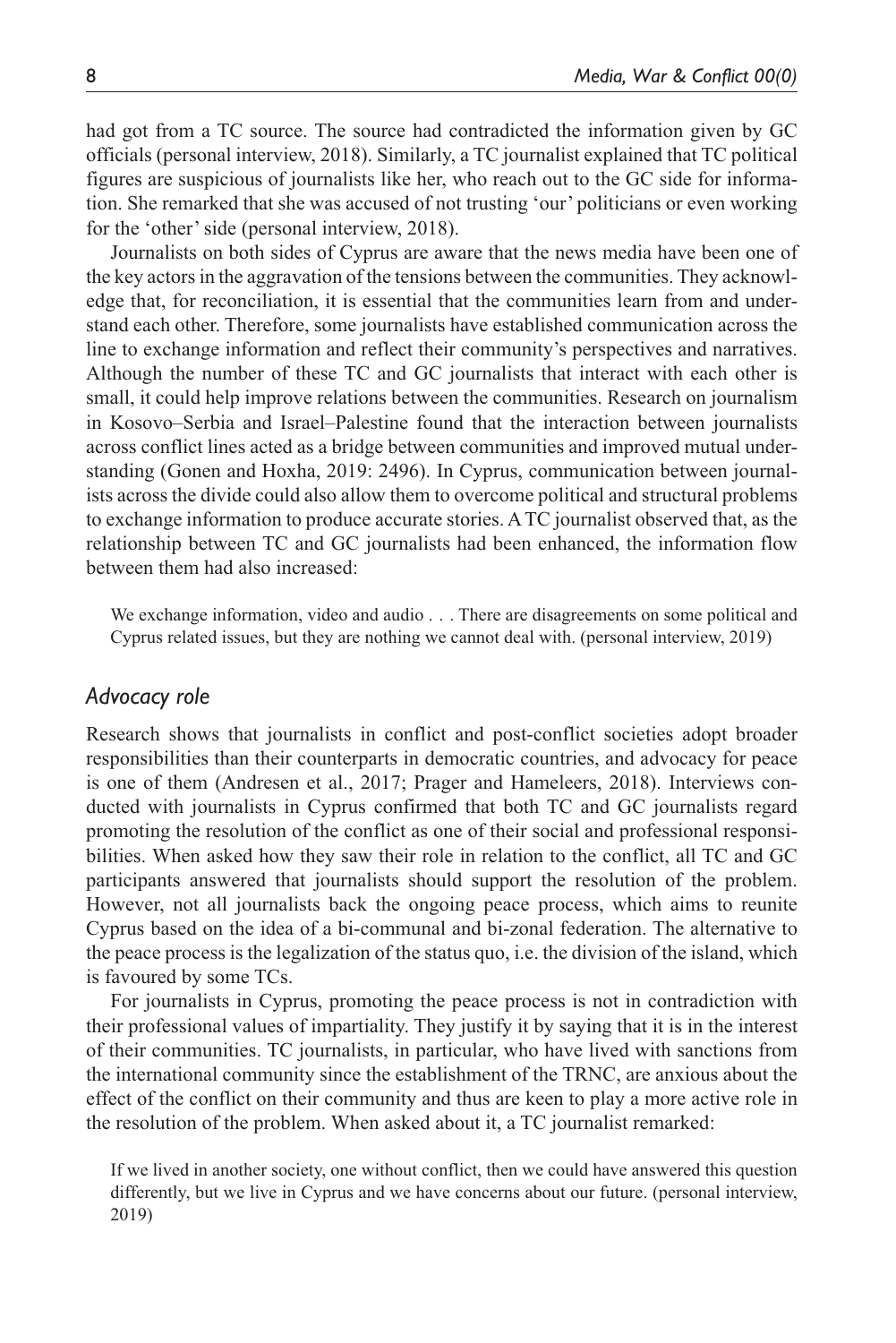Some journalists on the island identify themselves with peace journalism, which supports Lynch's (2016) argument that journalists in societies that have experienced violent conflict in the past, and who still experience some tensions, show an interest in peace journalism. Peace journalism challenges the hegemonic understanding of conflict reporting by encouraging journalists to renegotiate their identities and roles. It questions existing attitudes in the news media's coverage of conflicts and highlights problems with journalism practices when reporting on conflicts (Lynch and McGoldrick, 2005; Shaw et al., 2011; Shinar, 2007). It is based on the idea that journalists can shape the news in support of conflict resolution and peacebuilding efforts, and therefore encourages them to make choices that would contribute to the de-escalation of conflict when reporting it (Lynch and McGoldrick, 2005; Shaw et al., 2011). Some TC and GC journalists in Cyprus also see peace journalism as a form of journalism that can contribute to the reconciliation efforts on the island. As a TC journalist explained:

Journalists should practise peace journalism and it should be more widespread so in future when there is a settlement, it helps communities live in peace. (personal interview, 2019)

Not all journalists in Cyprus, who support the resolution of the problem, identify with peace journalism. They agree with criticisms directed at peace journalism, for instance that it fails to take into consideration the influences of news production, media structures, and the political and economic environment in which journalism functions (Hanitzsch, 2007b; Keeble, 2010; Loyn, 2007). Some journalists argue that it is hard to practise peace journalism when political and economic forces undermine their autonomy. Others are critical that peace journalism fails to consider the current political state of the island. As a GC journalist suggested:

Peace journalism in Cyprus should focus on liberation from the occupation of Turkey rather than a peace agreement. (personal interview, 2019)

The tensions between professional and national/ethnic identities are also not articulated by peace journalism. In conflict-affected societies, journalists may find it hard to step outside their nationally/ethnically determined identities or the pressures of patriotic sentiments (Şahin and Ross, 2012). However, journalists do not support the criticisms directed at peace journalism for undervaluing the professional norms of objectivity and impartiality because of its overt commitment to peacemaking (Hanitzsch, 2007b; Loyn, 2007). It could be because some journalists in Cyprus acknowledge the difficulty of being impartial when reporting on the Cyprus problem (also see Şahin and Karayianni, 2020). A TC journalist, who identified herself with peace journalism remarked that being partial towards the ongoing peace process rather than supporting the status quo does not clash with her professional values:

I have always stated that I cannot be impartial because I support the peace process. If you publicly state this, then there is no problem . . . I don't think it conflicts with professional values if a journalist expresses her partiality when practising her profession. (personal interview, 2019)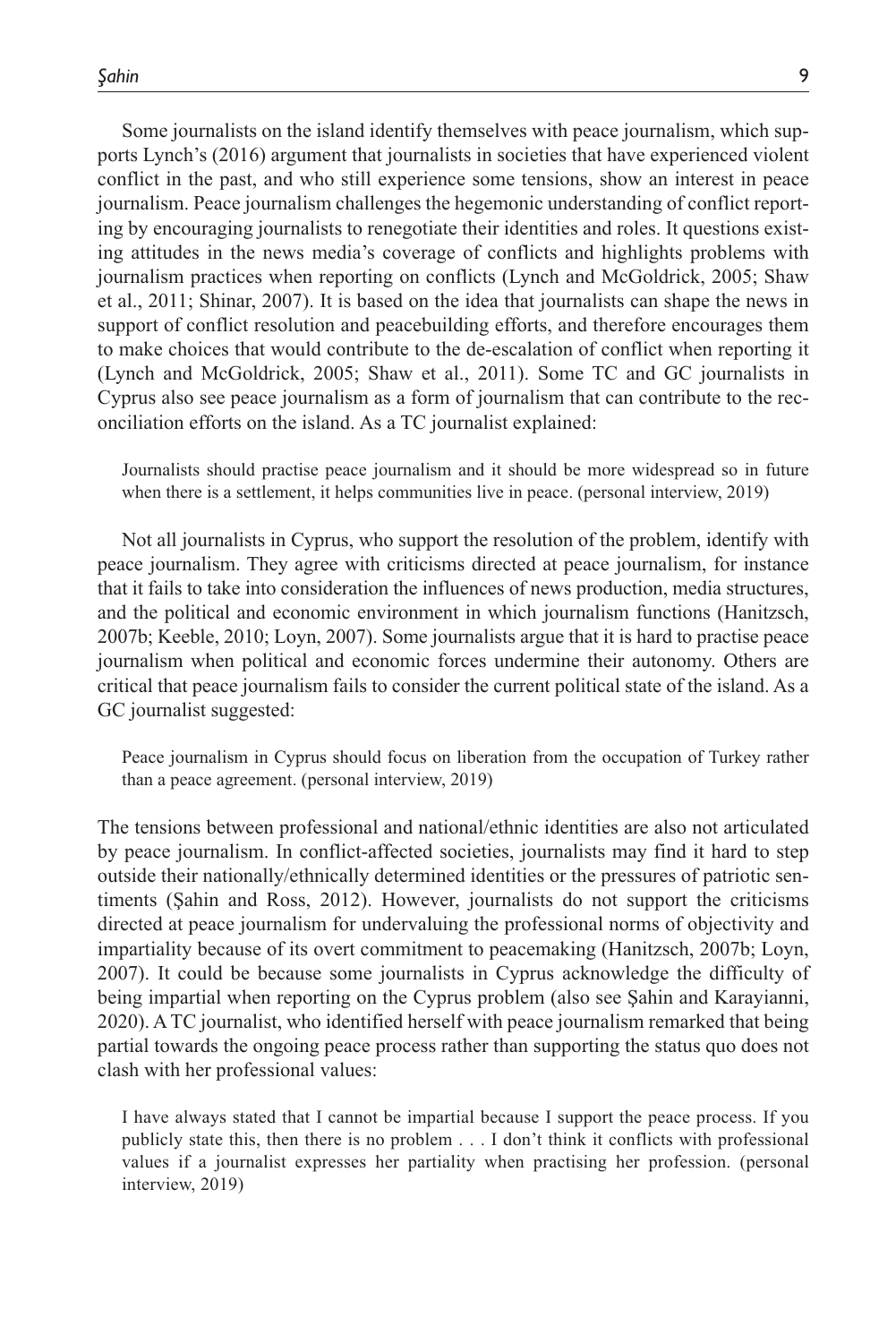## **Influences on journalism**

When talking about their role perceptions and practices in general, journalists highlighted political, economic, organizational and professional forces undermining their autonomy. However, when reporting on the Cyprus problem, they mainly stressed the political environment in which they practised their profession combined with the position of media ownerships as the main influences shaping their work. Enquiries into their professional and national/ethnic identities also revealed that journalists experienced tensions between these two identities.

## *Political pressures and self-censorship*

Today, although there are no longer violent clashes in Cyprus, the conflict still influences journalism. The official narratives each community has developed to explain the cause and continuation of the conflict shape the reporting of the Cyprus problem. These narratives are exclusive of each other and refuse to recognize the legitimacy of the other administration. Therefore, when they refer to each other, they use phrases such as 'pseudo-state' (rather than the TRNC), the 'so-called leader' or 'the Greek-Cypriot administration' (rather than the ROC). Having learned these narratives and the rules of what they can and cannot say, journalists apply self-censorship to avoid a conflict with political power and media managers. According to a TC journalist, the first thing journalists learn when they start work is to refer to the administration across the divide as the Greek Cypriot Administration, not the Republic of Cyprus (personal interview, 2019). A similar system is in place in the GC media as a journalist from CyBC admitted to applying self-censorship:

There is no censorship coming from the organization because, as journalists, we know the (official) line and limits. So, I think, in a sense, we apply self-censorship. (personal interview, 2019)

Turkey's presence on the island poses restrictions for journalists from both sides. For GCs, Turkey is a country that invaded and divided the island, which is still an obstacle in the resolution of the problem. They regard Turkey as 'the enemy' (Christophorou et al., 2010). For TCs, the situation is more complicated. Turkey is influential in the governing of the country despite the self-proclaimed republic and the election of the head of state and members of the parliament by its people. It has political, economic and military power in the north of the island. Interviews showed that many TC journalists believe their freedom of expression is restricted when it comes to criticizing Turkey, especially its policies on Cyprus. Criticisms can lead to legal proceedings as it did in the case of *Afrika* newspaper. *Afrika*, a daily with a small circulation and a limited web presence, is pro-settlement in Cyprus and disapproves of Turkey's presence on the island. In 2017, when it republished a caricature taken from the Greek media that criticized Turkey's President Tayyip Erdoğan, the former Turkish ambassador to the northern part of Cyprus filed a complaint against the newspaper. The newspaper staff also received death threats. A TC court threw out the charges against the newspaper, but the case created a chilling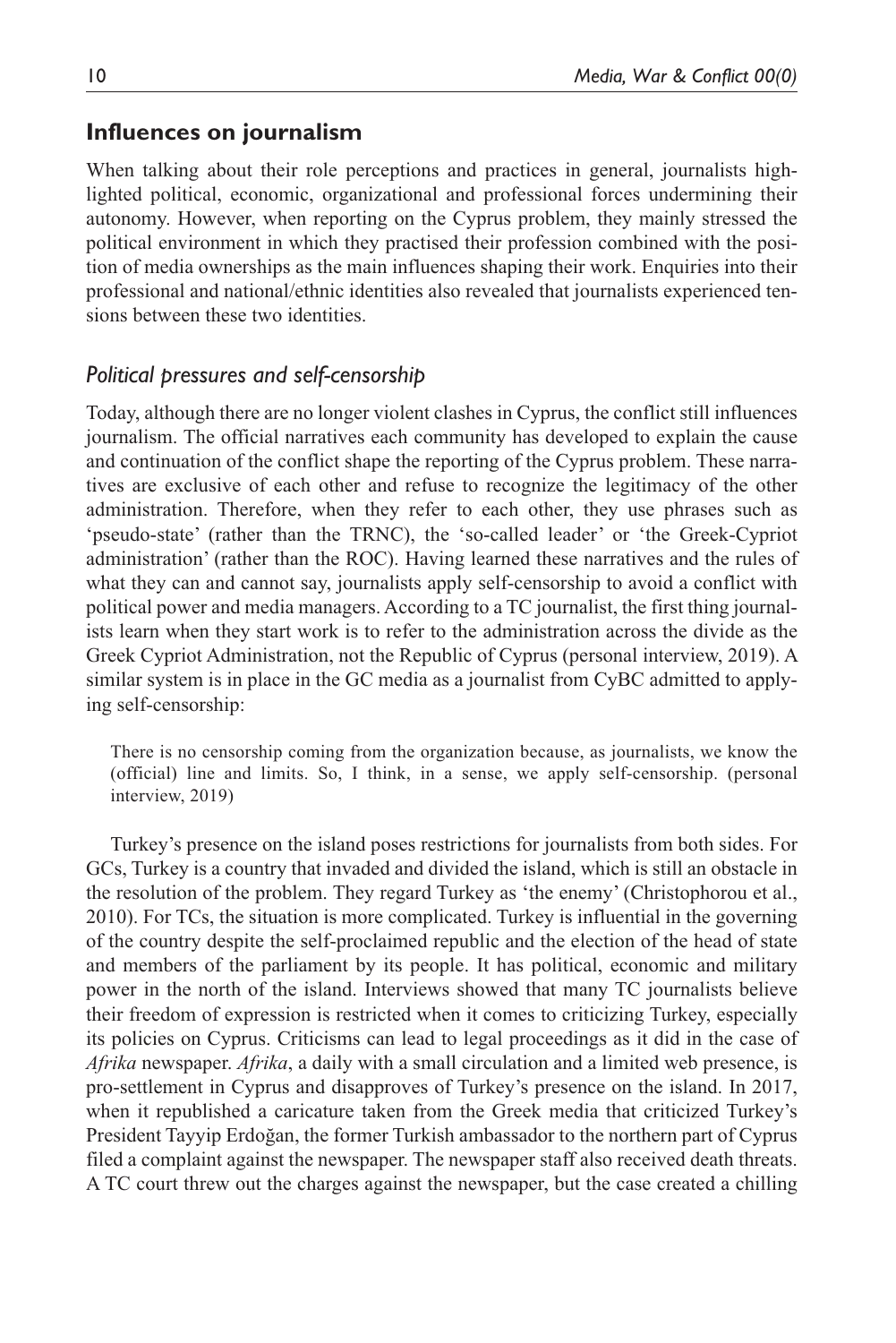effect on journalists and produced enhanced self-censorship in the north. Şener Levent, the editor of *Afrika*, explained that:

Journalists here know what they can and cannot write. They are aware that there is a frame which they cannot step outside. No-one is standing beside them with a gun or sword to their head. They have learned and internalized what they can and cannot write. (personal interview, 2019)

Levent argued that journalists are afraid to take an adversarial position towards Turkey's Cyprus policies as they fear it may lead to isolation, rejection or personal attack. A TC news editor confirmed this fear and self-censorship:

In the north, the news media cannot write anything critical of Turkey. If you do, it could create problems for you and your organization. Therefore, you cannot write freely. You must be careful of what you say or write and avoid things that might put you in a difficult situation. (personal interview, 2019)

# *Organizational influences*

Commercial concerns and increased competition among the news media have put extra pressures on journalists. They are caught between meeting their professional responsibilities and the demands of their organizations to produce stories that would attract an audience. In the digital media environment, speed has gained more importance and journalists struggle to balance it with accuracy. Competition to break the news first has shortened the time spent on news production and verifying the information. Yet, journalists know that, if their information is incorrect, it could affect the public mood and support for the ongoing peace process and damage its trust in journalists. In spite of this, journalists frequently publish information without checking it. For example, some TC journalists were convinced that a breakthrough was about to happen in the peace talks in Crans Montana in Switzerland in 2017 and rushed to report it without verifying it. Soon after their announcements, the negotiations between the parties collapsed, resulting in public disappointment. One of these journalists, who had announced that the leaders had reached an agreement, admitted that he regretted some of his stories during that time:

I think it was too early to announce them. They didn't affect the process, but they raised questions among people. (personal interview, 2018)

Journalists' sense of professionalism is also influenced by the restrictions that media ownership imposes on journalists. On both sides of Cyprus, media ownership, a combination of state, private and political parties, intervenes in the news production process in addition to considerations about the allocation of resources, profit expectations and advertising. Interference affects journalists' perception of autonomy and creates a gap between their professional role and practice (Mellado and Van Dallen, 2014). Journalists, who have a smaller gap between their professional role and practice, perceive themselves to have greater freedom. In Cyprus, especially in the state-owned media, there is a wide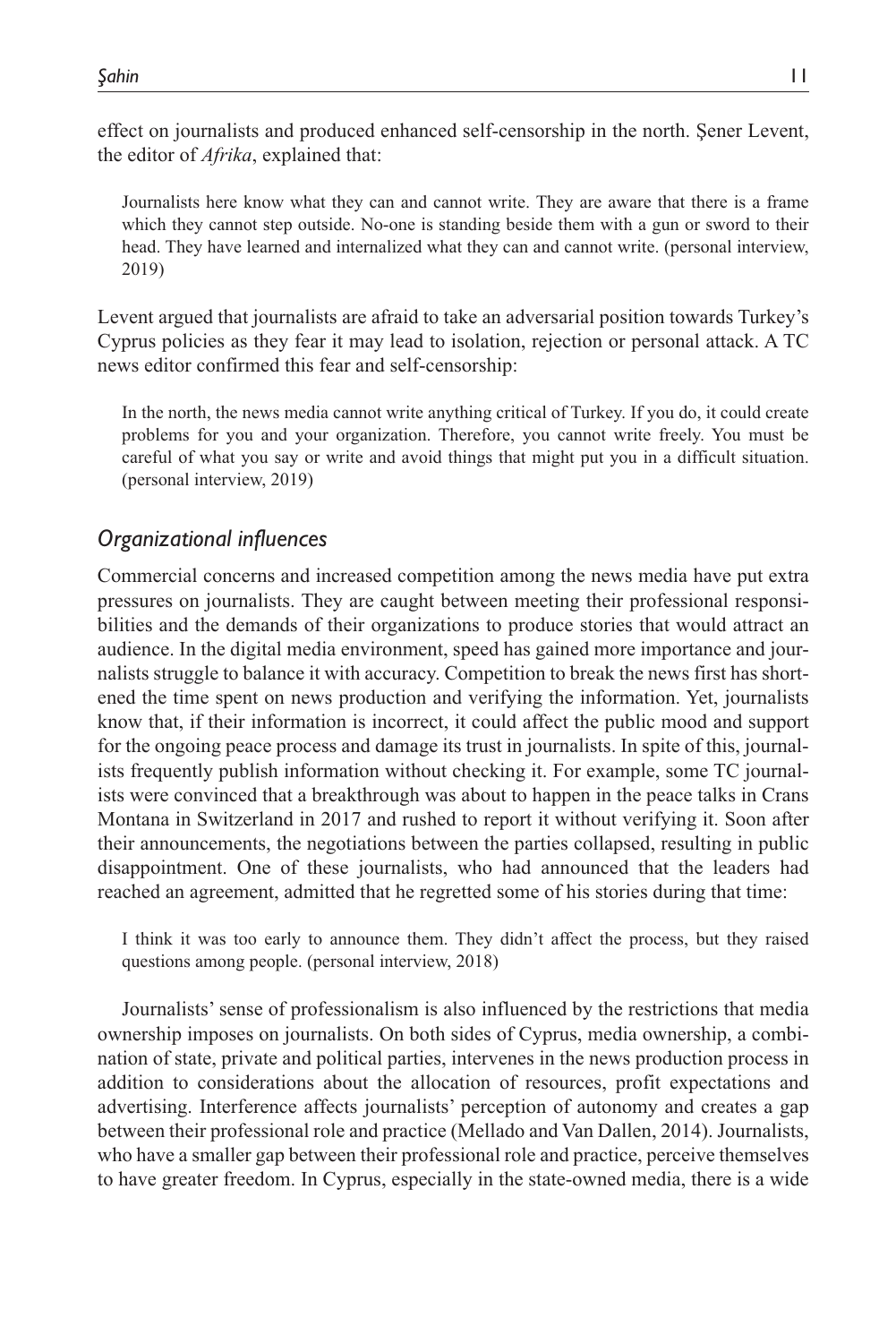gap between journalists' professional role conceptions and practices. Journalists in these media must work in line with official ideologies that they find restrictive. A TC journalist working for public broadcasting, BRTK, explained:

What I do is not journalism. We communicate information but journalists should also investigate and research. That is not what we do. Politicians make statements, and we announce them to the public. Can we report things that they don't want the public to know? This is what journalism is, but it is not what we do. (personal interview, 2019)

GC journalists working for the state media expressed similar sentiments. A journalist from CyBC remarked that journalists should do more than 'just record and convey the statements of the politicians' (personal interview, 2019), which is not always possible.

Media owners' political and economic interests are significant determinants in the construction of news on the conflict and peace process. They inform journalists how to frame the news on the Cyprus problem. Sometimes there is a clash between the positions of journalists and media ownership. In this case, journalists either act, as a TC journalist remarked, 'professionally' (personal interview, 2019), which means they perform in line with the media's political line or they resign. When a settlement plan based on the then UN Secretary-General Kofi Annan's 'Basis for Agreement on a Comprehensive Settlement of the Cyprus Problem', also known as the Annan Plan, was negotiated between 2002 and 2004, some journalists, whose views on the plan clashed with the media they worked for, resigned and moved to another media organization. A GC journalist explained that, although these journalists were not under any direct pressure, they felt that they should either adopt the organization's line or leave (personal interview, 2019). Similarly, some TC journalists threatened media ownerships with resignation unless they changed their position regarding the Annan Plan (Şahin and Karayianni, 2020).

#### *Patriotic sentiments*

Due to the conflict, detachment or neutrality have never been strong characteristics of journalisms in the communities of Cyprus. Journalists are always expected to identify themselves primarily with their ethnic community before their profession, which requires involvement rather than detachment. Depending on the situation, journalists frequently renegotiate their professional role and relationship to their communities and move between their professional and ethnic identities. While they act professionally during normal times, when inter-communal tensions increase, journalists can be patriotic and choose to identify themselves with their ethnic identity. Zandberg and Neiger (2005: 139) suggest considering the patriotism of journalists in conflict-affected societies not in terms of being 'opposed to professionalism but as an inevitable component of the profession'. They underline that patriotic sentiments can overshadow journalists' professionalism and make it difficult for them to stay detached from their communities.

In the interviews conducted for this project, some journalists stated that they tried to stay detached and neutral, but many stressed that their professionalism is shaped by their personal views and experience of the conflict, and they could not be neutral on the issues related to the Cyprus problem. A TC journalist remarked that, having lived with the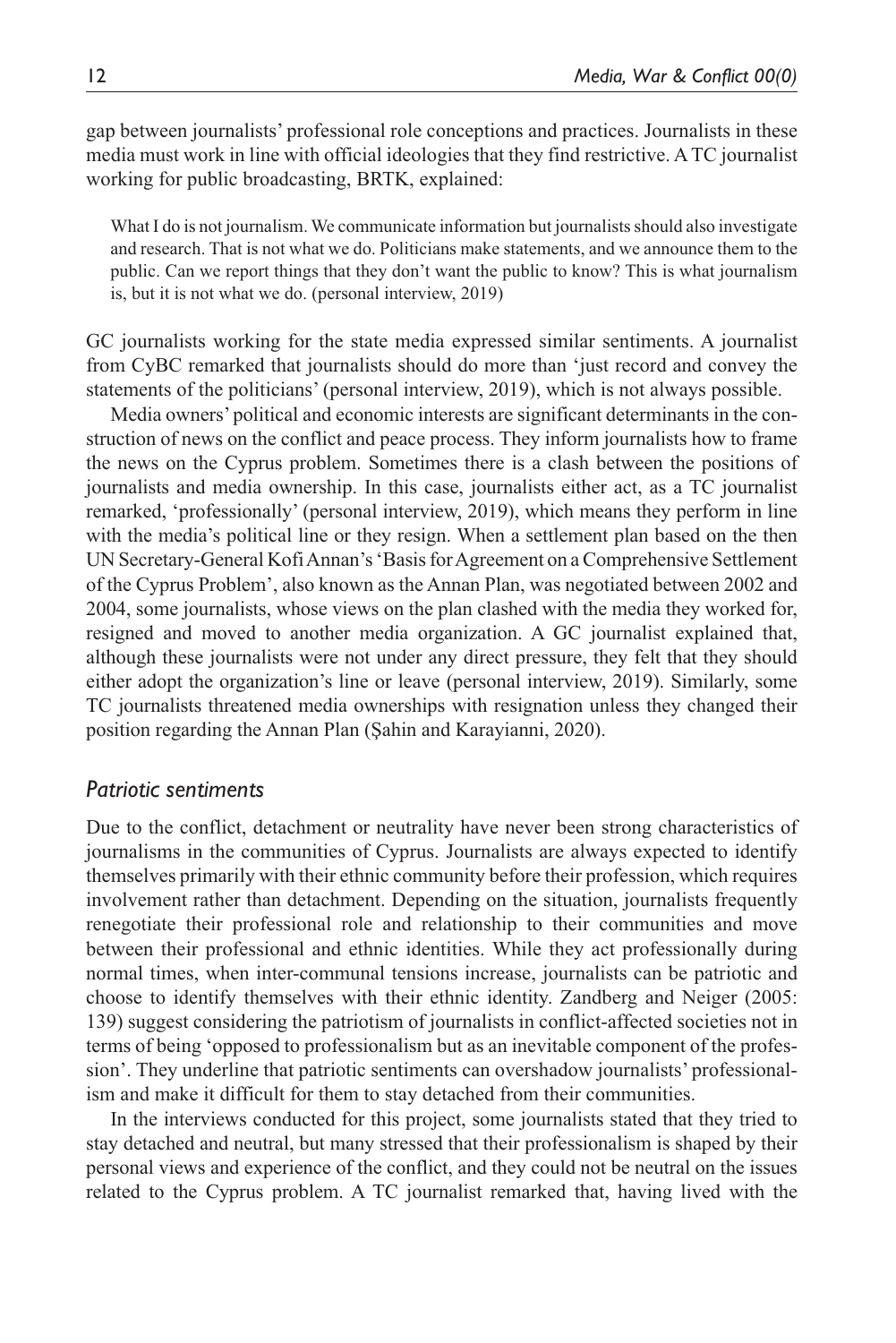influence of the Cyprus problem, it was difficult to be detached when covering it (personal interview, 2018). Yet, some try and reconsider their professional and personal values when they report on the conflict and the 'other' community. A GC journalist stated that:

In periods of tension with the other community, I intentionally choose not to write anything related to the other community because I know that I would be subjective. I consider it a big mistake to write while being in that state as you often end up writing the wrong things. (personal interview, 2019)

### **Discussion and conclusion**

This article looked at how the conflict conditions in Cyprus impacted on journalism and journalists' reflections of their roles and the forces that influence them. The interviews conducted for this research demonstrated that journalists are committed to professional values and have strong role ideals. Yet, they face limitations in the form of political and economic censorship and self-censorship, experience tension between their professional and ethnic identity, and have to deal with the interferences of media ownership that undermine their autonomy.

In general, role conceptions of Cypriot journalists are no different from traditional Western ones. However, living in conflict-affected communities, some roles are more emphasized, especially in relation to the conflict. For example, TC journalists stress the importance of disseminating information about the community across the divide as they believe it would help develop trust and understanding between the communities and contribute to the reconciliation efforts. Journalists' articulation of their role as a disseminator, advocacy and watchdog in relation to the Cyprus problem also shows that they practise their agency by getting involved in the resolution of the problem with their journalism rather than acting as passive participants. On both sides, journalists believe they have responsibilities to promote the settlement of the problem. These responsibilities require them to play different roles at different times, such as advocating for a change or scrutinizing the political elite who lead the peace negotiations. However, they believe ideological and structural obstacles such as censorship, access to information and interference of media ownership restrict their practices and sometimes undermine their professional autonomy.

This article identified and focused on the common factors that influence journalists' role conceptions and practices in Cyprus. However, journalism on both sides has been shaped by each community's political, cultural, economic and media contexts and, inevitably, there are differences in the way it is conceptualized and performed. For example, TC journalists, who experience the economic and political restrictions in their daily lives due to the internationally non-recognized status of their administration, are keen to play a more active role in the resolution of the problem. GC journalists, on the other hand, are concerned about the division of the island and the restrictions it imposes on them but, at the same time, are also uncertain of the changes a settlement could bring to them. They have fewer restrictions and better resources, which enables them to access information on any development regarding the Cyprus problem quicker. Inevitably, these impact on their perceptions of their professional roles and forces that affect their practices. Future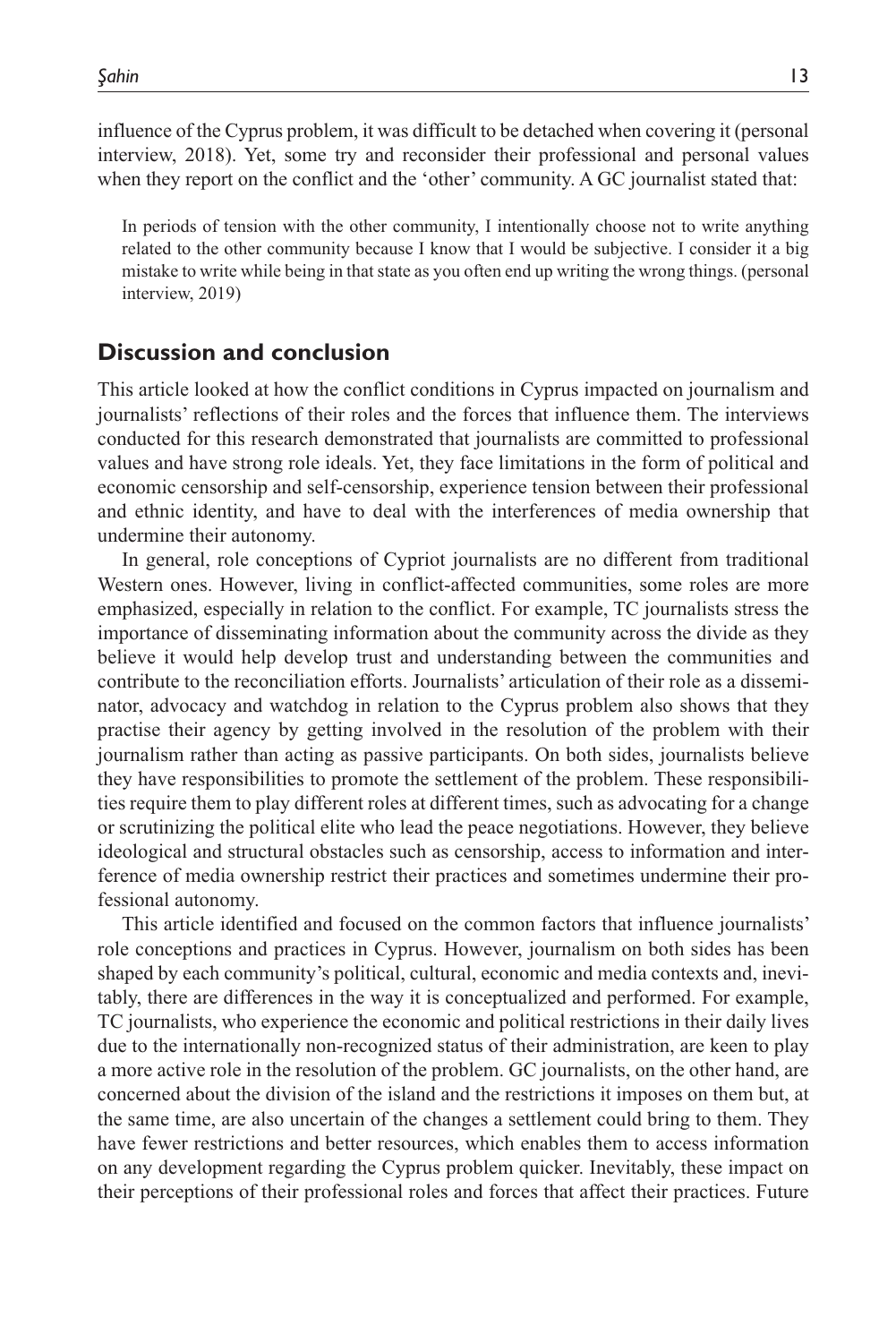studies could explore how political and economic differences between communities affect journalists' role negotiations and the quality of journalism.

Overall, the study provides some evidence of the professional roles and influences in conflict-affected societies. It underlines that journalists' identities are not fixed but fluid and journalists struggle to find a balance between their professional and national/ethnic identities and responsibilities. Depending on the state of the conflict or the transition their communities are going through, journalists renegotiate and reproduce the meaning and role of journalism. Journalists who are committed to professional values also demonstrate patriotism in their work or feel the pressure to do so when they consider their societies to be at risk.

Journalists combine Western ideals of professionalism with their societies' needs. Sometimes, they cannot follow certain professional values, such as impartiality, or roles such as advocacy, for example the watchdog role, can be more prominent than others. That is because these journalists practise journalism not just within the political, economic and media structures of their societies but also the constraints and pressures of conflict. They frequently renegotiate their relations with various forces that affect their work during the conflict and transition periods. During the negotiation process, new norms, ideas and practices can be legitimized (Hanitzsch and Vos, 2017, 2018; Hanitzsch et al., 2019) as seen in the example of Cyprus where journalists identify their role as peace journalism. However, as each conflict and transition process is different, further research is needed to better understand how journalism adapts to the changing conditions in societies during the conflict and post-conflict periods.

#### **Acknowledgements**

I would like to thank all the participants who contributed to this research by sharing their thoughts and experiences.

#### **Funding**

The author(s) disclosed receipt of the following financial support for the research, authorship, and/ or publication of this article: This work was supported by BA/Leverhulme Small Research Grant 2018-19 (Grant reference no: SRG1819\190028).

#### **ORCID iD**

Sanem Şahin **D** <https://orcid.org/0000-0003-0530-5666>

#### **Note**

1. Christiana Karayianni conducted, transcribed and translated the interviews with GC journalists and shared the data with the author.

#### **References**

- Al-Najjar A (2011) Contesting patriotism and global journalism ethics in Arab journalism. *Journalism Studies* 12(6): 747–756.
- Anastasiou H (2002) Communication across conflict lines: The case of ethnically divided Cyprus. *Journal of Peace Research* 39(5): 581–596.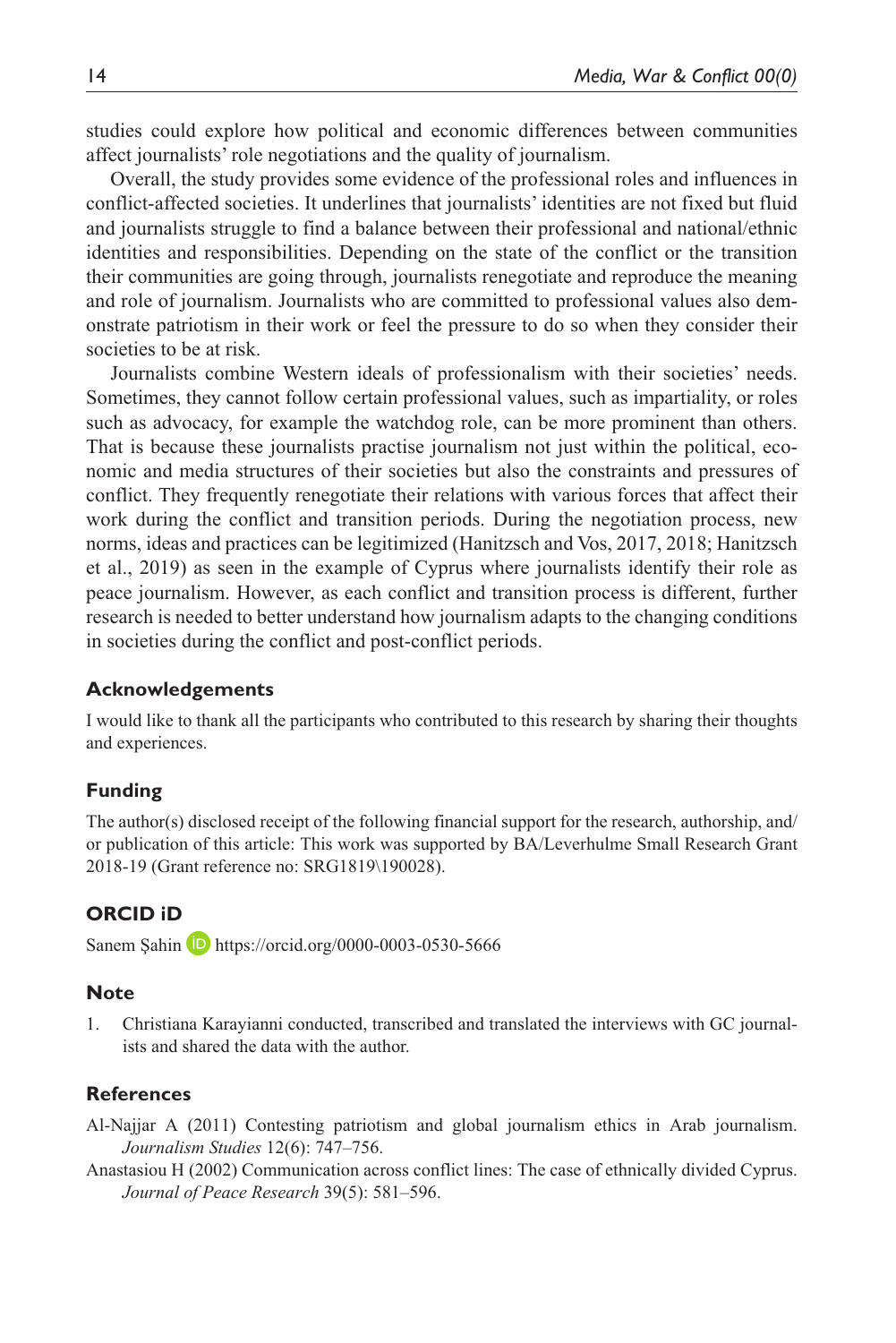- Andresen K, Hoxha A and Godole J (2017) New roles for media in the Western Balkans: A study of transitional journalism. *Journalism Studies* 18(5): 614–628.
- Antoniades E (2018) The liberation struggle in Cyprus and the Greek Cypriot press. *Media History* 24(3/4): 514–527.
- Arıklı M, Aksu S and Karaboğa M (2019) Yerel Medya, Yerel Medyacıların Sosyal Medya Kullanımı: KKTC Örneği. In: Peler GY and Arıklı G (eds) *Rauf Raif Denktaş ve Dr. Fazıl Küçük 1. Uluslararası Kıbrıs Araştırmaları Sempozyumu Bildiri Tam Metin Kitabı*. İstanbul: Hiperyayın, 427–432.
- Avraamidou M (2015) Communicating the Annan Plan: National identities, nationalism and interethnic negotiations in divided Cyprus. Doctoral dissertation, Cyprus University of Technology.
- Azgın B (1998) The Turkish Cypriot news media in North Cyprus. In: *Handbook on South Eastern Europe*, Vol. VIII: Cyprus. Gottingen: Vandenhoeck and Ruprecht, 641–659.
- Bailie M and Azgın B (2008) A barricade, a bridge and a wall: Cypriot journalism and the mediation of conflict. *The Cyprus Review* 20(1): 57–92.
- Boudana S (2015) 'Le spectateur engagé': French war correspondents' conceptions of detachment and commitment. *Journal of European Studies* 45(2): 137–151.
- Braun V and Clarke V (2006) Using thematic analysis in psychology. *Qualitative Research in Psychology* 3: 77–101.
- Çatal Ö (2006) KKTC Radyo ve Televizyon Kanallarının Yayın Politikaları, Sahiplik Yapısı ve Haber Üretim Süreçleri. *Küresel İletişim Dergisi, sayı 1, Bahar-2006*.
- Christians CG et al. (2009) *Normative Theories of the Media: Journalism in Democratic Societies*. Urbana: University of Illinois Press.
- Christophorou C (2010) Greek Cypriot media development and politics. *The Cyprus Review* 22(2): 235–246.
- Christophorou C, Şahin S and Pavlou S (2010) *Media Narratives, Politics and the Cyprus Problem*. Cyprus: PRIO.
- Donsbach W and Patterson TE (2004) Political news journalists: Partisanship, professionalism, and political roles in five countries. In: Esser F and Pferch B (eds) *Comparing Political Communication: Theories, Cases, and Challenges*. New York, NY: Cambridge University Press, 251–270.
- Elliot D (2004) Terrorism, global journalism and the myth of the nation state. *Journal of Mass Media Ethics* 19(1): 29–45.
- Freedom House (2019) *Cyprus Profile*. Available at: [https://freedomhouse.org/report/freedom](https://freedomhouse.org/report/freedom-world/2018/cyprus)[world/2018/cyprus](https://freedomhouse.org/report/freedom-world/2018/cyprus). Northern Cyprus Profile (accessed 23 February 2020).
- Gonen Y and Hoxha A (2019) Interactions between journalists located in different sides of a conflict: A comparative study of two conflict zones. *Journalism Studies* 20(16): 2495–2512.
- Hallin DC (2017) Preface. In: Mellado C et al. (eds) *Journalistic Role Performance: Concepts, Contexts and Methods*. New York, NY: Routledge, xi–xvi.
- Hanitzsch T (2007a) Deconstructing journalism culture: Towards a universal theory. *Communication Theory* 17: 367–385.
- Hanitzsch T (2007b) Situating peace journalism in Journalism Studies: A critical appraisal. *Conflict & Communication Online* 6(2).
- Hanitzsch T and Vos TP (2017) Journalistic roles and the struggle over institutional identity: The discursive constitution of journalism. *Communication Theory* 27(2): 115–136.
- Hanitzsch T and Vos TP (2018) Journalism beyond democracy: A new look into journalistic roles in political and everyday life. *Journalism* 19(2): 146–164.
- Hanitzsch T et al. (2011) Mapping journalism cultures across nations: A comparative study of 18 countries. *Journalism Studies* 12(3): 273–293.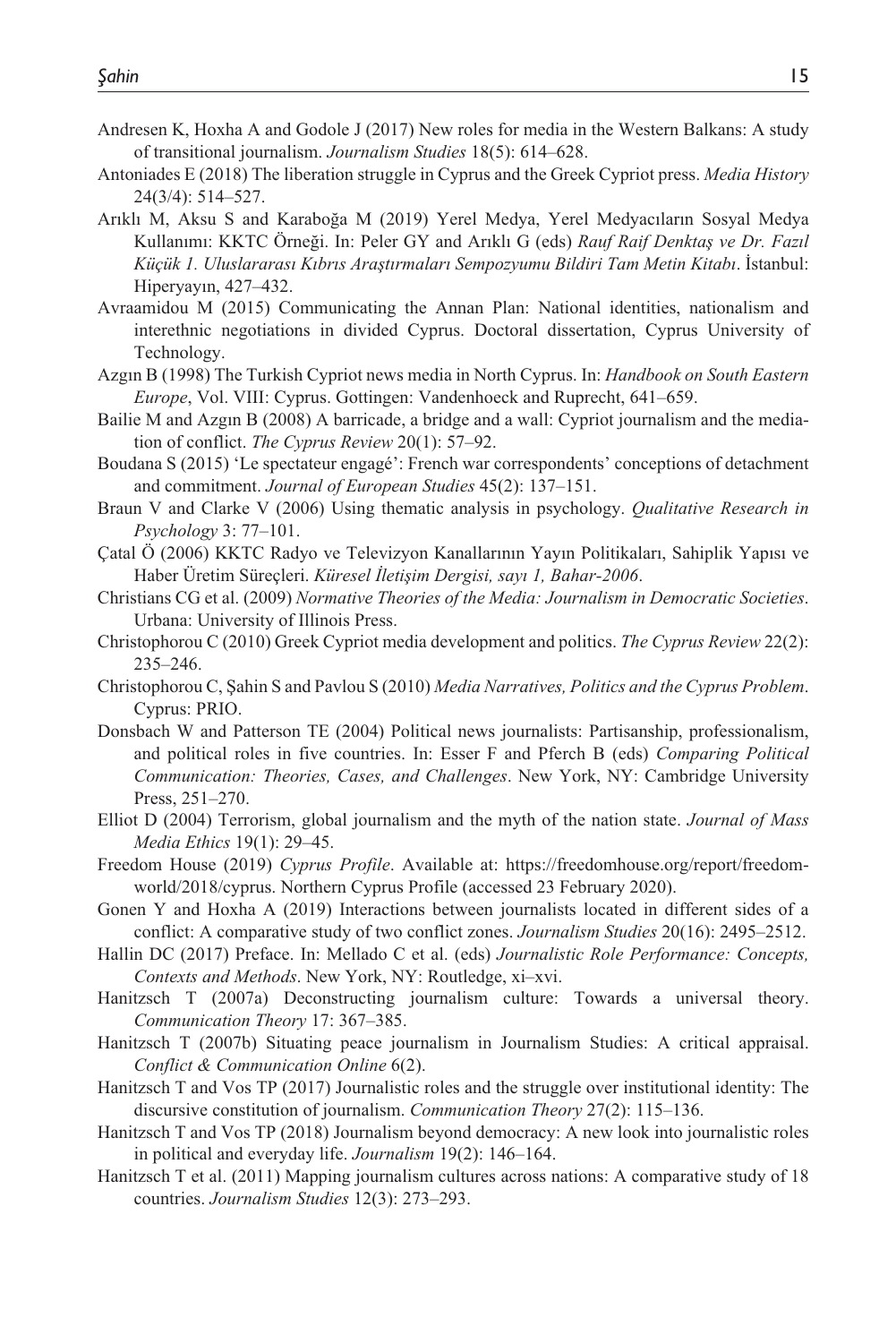- Hanitzsch T et al. (2019) Role orientations: Journalists' views on their place in society. In: Hanitzsch T et al. (eds) *Worlds of Journalism*. New York, NY: Colombia University Press.
- Hellmueller L and Mellado C (2015) Professional roles and news construction: A media sociology conceptualization of journalists' role conception and performance. *Communication & Society* 28(3): 1–11.
- Jungblut M and Hoxha A (2017) Conceptualizing journalistic self-censorship in post-conflict societies: A qualitative perspective on the journalistic perception of news production in Serbia, Kosovo and Macedonia. *Media, War & Conflict* 10(2): 222–238.
- Keeble RL (2010) Peace journalism as political practice: A new, radical look at the theory. In: Keeble RL et al. (eds) *Peace Journalism, War and Conflict Resolution*. New York: Peter Lang, 49–67.
- Loyn D (2007) Good journalism or peace journalism? *Conflict & Communication Online* 6(2).
- Lynch J (2016) News coverage, peace-making and peacebuilding. In: Robinson P et al. (eds) *Routledge Handbook of Media, Conflict and Security*. New York, NY: Taylor & Francis, 197–209.
- Lynch J and McGoldrick A (2005) *Peace Journalism*. Stroud: Hawthorn Press.
- Maniou T (2017) From PSB to privatisation: Structures and vulnerabilities of the Greek-Cypriot broadcasting sector. *View: Journal of European Television History and Culture* 6(11): 102–112.
- Maniou T and Photiou I (2017) Watchdog journalism or hush-puppy silencing? Framing the banking crisis of 2013 in Cyprus through the press. *Catalan Journal of Communication & Cultural Studies* 9(1): 43–66.
- Marquez-Ramirez et al. (2019) Detached or interventionist? Comparing the performance of watchdog journalism in transitional, advanced and non-democratic countries. *International Journal of Press/Politics* 25(1): 53–75.
- Mclaughlin G (2016) *The War Correspondent*. London: Pluto.
- Mellado C (2015) Professional roles in news content: Six dimensions of journalistic role performance. *Journalism Studies* 16(4): 596–614.
- Mellado C and Van Dalen A (2014) Between rhetoric and practice: Explaining the gap between role conception and performance in journalism. *Journalism Studies* 15(6): 859–878.
- Mellado C, Hellmueller L and Donsbach W (2017) Journalistic role performance: A new research agenda in a digital and global media environment. In: Mellado C et al. (eds) *Journalistic Role Performance: Concepts, Contexts and Methods*. New York: Routledge, 1–18.
- Milioni DL (2017) *Journalists in Cyprus: Worlds of Journalism Study Report*. Available at: https://epub.ub.uni-muenchen.de/31983/1/Dimitra L. Milioni Journalists in Cyprus.pdf (accessed 23 February 2020).
- Milioni DL et al. (2015) Conflict as news and news as conflict: A multidimensional content analysis of TV news in Cyprus. *International Journal of Communication* 9: 752–772.
- Milioni DL et al. (2018) Cyprus: Behind closed (journalistic) doors. In: Eberwein T et al. (eds) *The European Handbook of Media Accountability*. London: Routledge.
- Neiger M and Rimmer-Tsory K (2012) The war that wasn't on the news: 'In-group nationalism' and 'out-group nationalism' in newspaper supplements. *Journalism* 14(6): 721–736.
- Nicoli N (2014) The role of public service broadcasting in Cyprus during a time of austerity. *Cyprus Review* 26(1): 205–212.
- Nygren G et al. (2018) Journalism in the crossfire: Media coverage of the war in Ukraine in 2014. *Journalism Studies* 19(7): 1059–1078.
- Özejder İ (2018) Kamusal Bir Değer Olarak Haber ve Internet Kaynaklı Sorunlar: Kuzey Kıbrıs Örneği. *The Turkish Online Journal of Design, Art and Communication – TOJDAC* 8(2): 216–231.